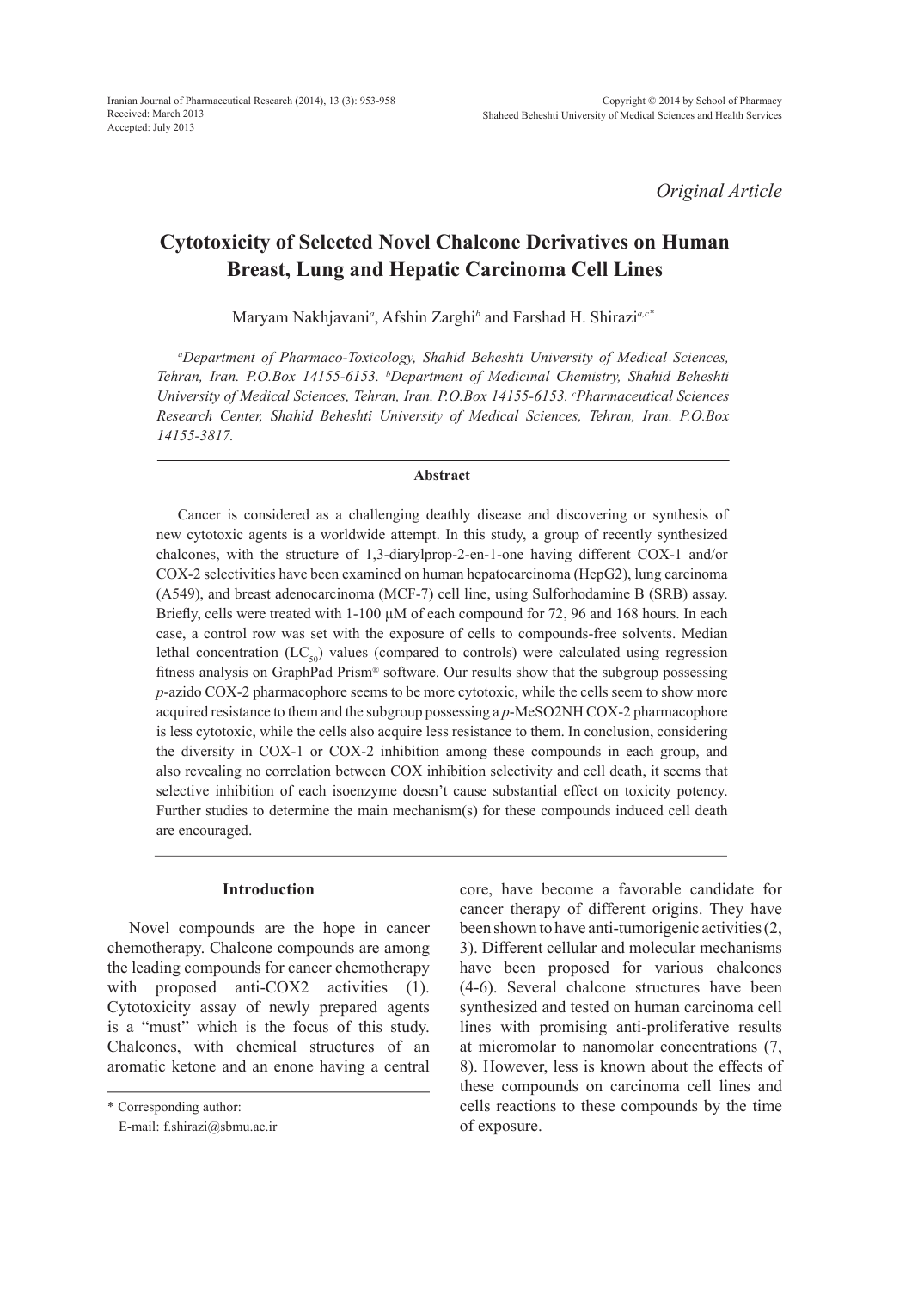

**Table 1.** Chemical structure of different 1,3-diphenylprop-2 en-1-one derivatives with various substitutions.

| Compound                    | $R1$                 | R <sub>2</sub> |
|-----------------------------|----------------------|----------------|
|                             | N,                   | H              |
| $\mathcal{D}_{\mathcal{L}}$ | N,                   | F              |
| 3                           | NHSO <sub>2</sub> Me | H              |
|                             | NHSO <sub>2</sub> Me | OMe            |
| 5                           | NHSO <sub>2</sub> Me | F              |

Besides the role of cyclooxygenase-2 (COX-2) in inflammation, it has been shown that this isoenzyme plays roles in several cancers (9). Zarqhi *et al*., in a study showed that chalcones with the chemical structure of 1,3-diphenylprop-2-en-1-one constitute a suitable scaffold for selective COX-2 inhibitory activity (10), which seems to be a promising target enzyme for cancer treatment (11, 12). In fact, a large amount of epidemiological and experimental evidences support a role for COX-2 in oncogenesis  $(13, 12)$ 14). It is now recognized that COX-2 over expression promotes tumorigenesity, which can be suppressed by NSAIDs and COX-2 inhibitors, a phenomenon useful for the suppression of tumor progression (15).

In the present study, the cytotoxicity of a group of novel 1,3-diphenylprop-2-en-1-one chalcones are determined on three COX-2 expressing cell lines; human breast MCF-7 adenocarcinoma (16), human lung A549 adenocarcinoma (17), and human HepG2 hepatocarcinoma (18). Generally, COX-2 is highly expressed in aggressive metastatic breast cancers (*i.e.* growth and metastasis) (19) and in lung carcinoma (20). Some reports have also shown that NSAIDs inhibit the growth of hepatocellular carcinoma cell lines, a rational to suggest their benefit in liver cancer therapy to be associated with liver carcinogenesis (21-23). To define the characteristics of the compoundsinduced cytotoxicity and time based cellular

response to these effects, we conducted the present study testing the cytotoxicity of each compound at 72, 96 and 168 hours exposure time, using Sulforhodamine B (SRB) assay, which is an anionic dye that binds to intracellular proteins fixed in the plate and thus provides a sensitive index of cell viability (24).

### **Experimental**

### *Materials*

Compounds, otherwise specified, were purchased from Sigma®.

# *Chemicals*

Different 1,3-diarylprop-2-en-1-one derivatives (Table 1) were synthesized in the department of medicinal chemistry of the school of pharmacy, Shaheed Beheshti university of medical sciences, as previously explained (25). Briefly, 1,3-diphenylprop-2-en-1-ones with an azido, or methansulfonamido substituent attached to the C-1 phenyl ring were prepared by one-step Claisen-Schmidt condensation.

# *Cell cultures*

Human HepG2 hepatocarcinoma cell line (ATCC No. HB8065), human lung carcinoma A549 cell line (ATCC No. CLL-185), and human breast adenocarcinoma MCF-7 cells (ATCC No. HTB-22), were purchased from the Iranian Cell Bank of Pasture Institute, thawed and propagated for three passages in DMEM/F12 (Dulbecco᾽s Modified Eagle Medium, Nutrient mixture F-12) (Gibco BRL®, USA) in flasks of 25 and 75 cm<sup>2</sup> surfaces (Orange®, Canada). Cells were plated at  $6 \times 10^3$  cells per well for HepG2 and A549 and  $3 \times 10^3$  cells per well for MCF-7 in 96-well flatbottomed plates (Orange®, Canada) containing 180 uL of medium.

# *Cytotoxicity tests*

The synthesized compounds were evaluated using the following protocol on above mentioned cell lines. The compounds were dissolved in dimethylsulfoxide (DMSO) as stoke to make the final concentrations of  $0-100 \mu g/mL$  by serial dilutions. Cisplatin as the positive control was dissolved in normal saline and further concentrations of 0-20 µg/mL were prepared by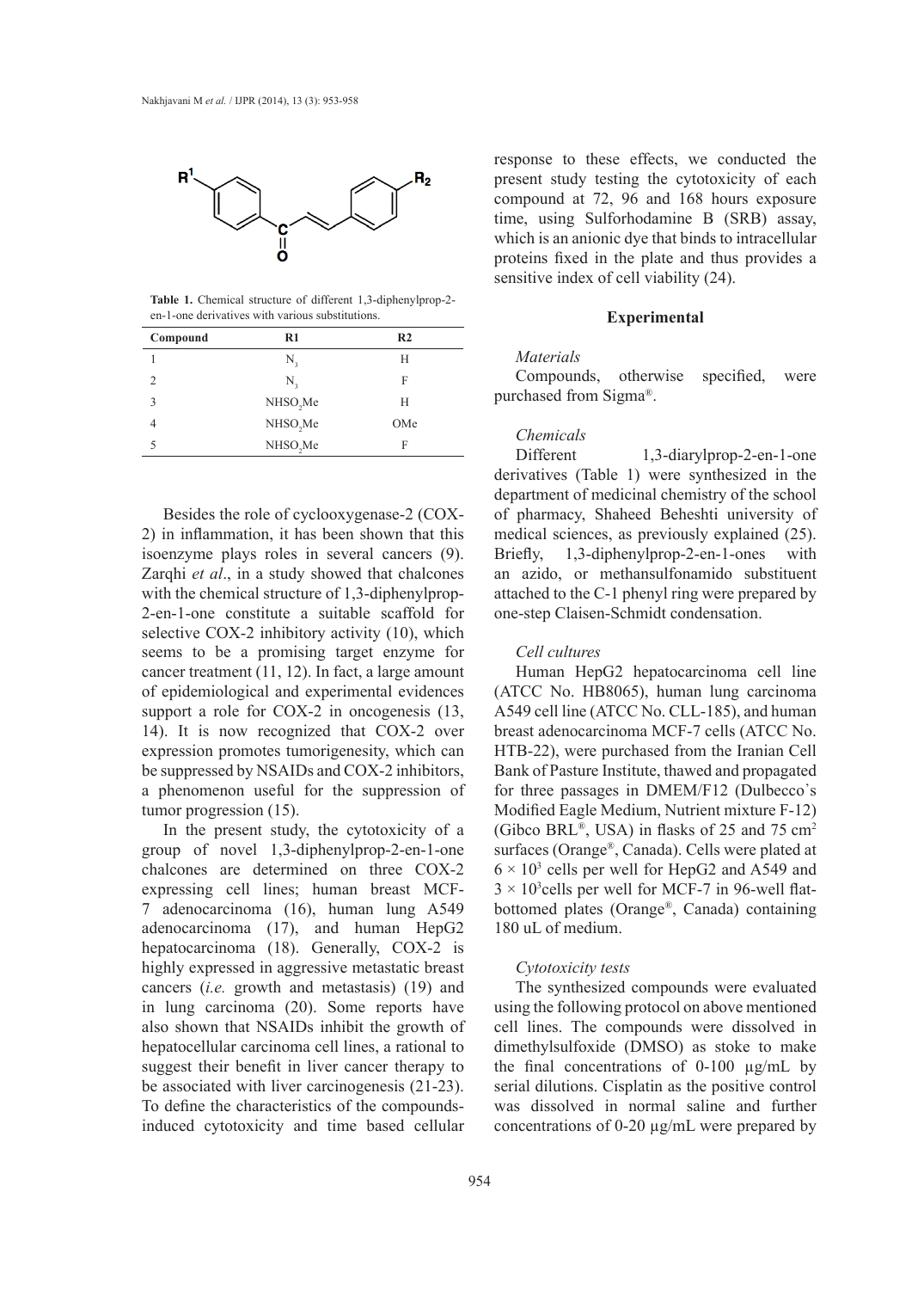| Compound       | <b>Color and Crystal Form</b> | Melting Point $(^{\circ}C)$ | Yield $(\% )$ | Formula              |
|----------------|-------------------------------|-----------------------------|---------------|----------------------|
|                | Cream crystalline powder      | 115-116                     |               | $C_{15}H_{11}NO_3$   |
| 2              | Cream crystalline powder      | 138-139                     | 70            | $C_{15}H_{10}FNO_3$  |
| 3              | Yellow crystalline powder     | 169-170                     | 40            | $C_{16}H_{15}NO_3S$  |
| $\overline{4}$ | Yellow crystalline powder     | 132-134                     | 44            | $C_{17}H_{17}NO_4S$  |
|                | Yellow crystalline powder     | 192-194                     | 50            | $C_{16}H_{14}FNO_3S$ |

**Table 2.** Physico-chemical properties of compounds 1-5.

serial dilutions. Following overnight incubation of cells, 20 uL of each concentration was added to each well (final concentration of DMSO  $\leq$  1%), control cultures received equivalent volumes of DMSO in the medium. All cultures were incubated at 37 °C in a 95% air/5%CO<sub>2</sub> humidified incubator. After 72, 96, or 168 hours of exposure, cell viability was determined by the protein binding SRB assay, according to the below protocol, for each well. The supernatant of each well was removed and adherent cells were fixed with 20% (w/v) cold trichloroacetic acid at 4 °C. After 30 minutes, the cells were washed with deionized distilled water and were air-dried. 50 µL of Sulforhodamine B  $(0.4\%$  (w/v) in 1% acetic acid) was exposed to cells for 30 minutes, and cells were washed with 1% acetic acid and air dried. Finally, 200 µL of 10 mM unbuffered Tris (pH=10) was added to each well and the plates were shaken for 30 minutes. The optical density was measured at 540 nm.

### *Statistics*

The median lethal concentration  $(LC_{50})$  of each compound was calculated by plotting the percent of cell survivals vs concentrations of the test compounds using nonlinear regression analysis in GraphPad PRISM® Software. All comparisons were performed in SPSS® software using General Linear Model, repeated measurement test. Comparison p values are less than 0.05 for all comparisons mentioned in the result sections and thus are not mentioned within the texts for the sake of simplicity.

# **Results and Discussion**

Two different groups of compounds have been evaluated for cytotoxicity on cancer cells in this study which physic-chemical characteristics are presented in Table 2. The COX inhibition properties and cytotoxicities are presented below.

*The subgroup of 1,3-diphenylprop-2 en-1-ones possessing a C-1 p-azido COX-2 pharmacophore*

As previously described, these compounds exhibited good COX-2 inhibitory potency and selectivity, as shown in Table 3. Compound 1 shows moderate COX-2 inhibition with no inhibition of COX-1 at 100 µM. On the other hand compound 2, which could inhibit both COX-1 and COX-2, has been shown to be 2.5 fold more potent inhibitor of COX-1 (25).

| Compound       | $IC_{50}^{\phantom{5}a}$ | Selectivity Index $(SI)^b$ |     |
|----------------|--------------------------|----------------------------|-----|
|                | $COX-1$                  | $COX-2$                    |     |
|                | >100                     | 3.4                        | >29 |
| $\overline{c}$ | 4.2                      | 10.0                       | 0.4 |
|                | 3.0                      | 3.2                        | 0.9 |
| 4              | 1.0                      | 10.0                       | 0.1 |
|                | 3.3                      | >100                       | ۰   |

**Table 3***. In-vitro* COX-1 and COX-2 enzyme inhibition assay data for 1,3-diphenylprop-2-en-1-one derivatives 1-5.

a Values are means of two determinations acquired using an ovine COX-1/COX-2 assay kit (catalog no. 560101, Cayman Chemicals Inc., Ann Arbor, MI, USA) and the deviation from the mean is <10% of the mean value.

b *In-vitro* COX-2 selectivity index (COX-1 IC50/COX-2 IC50).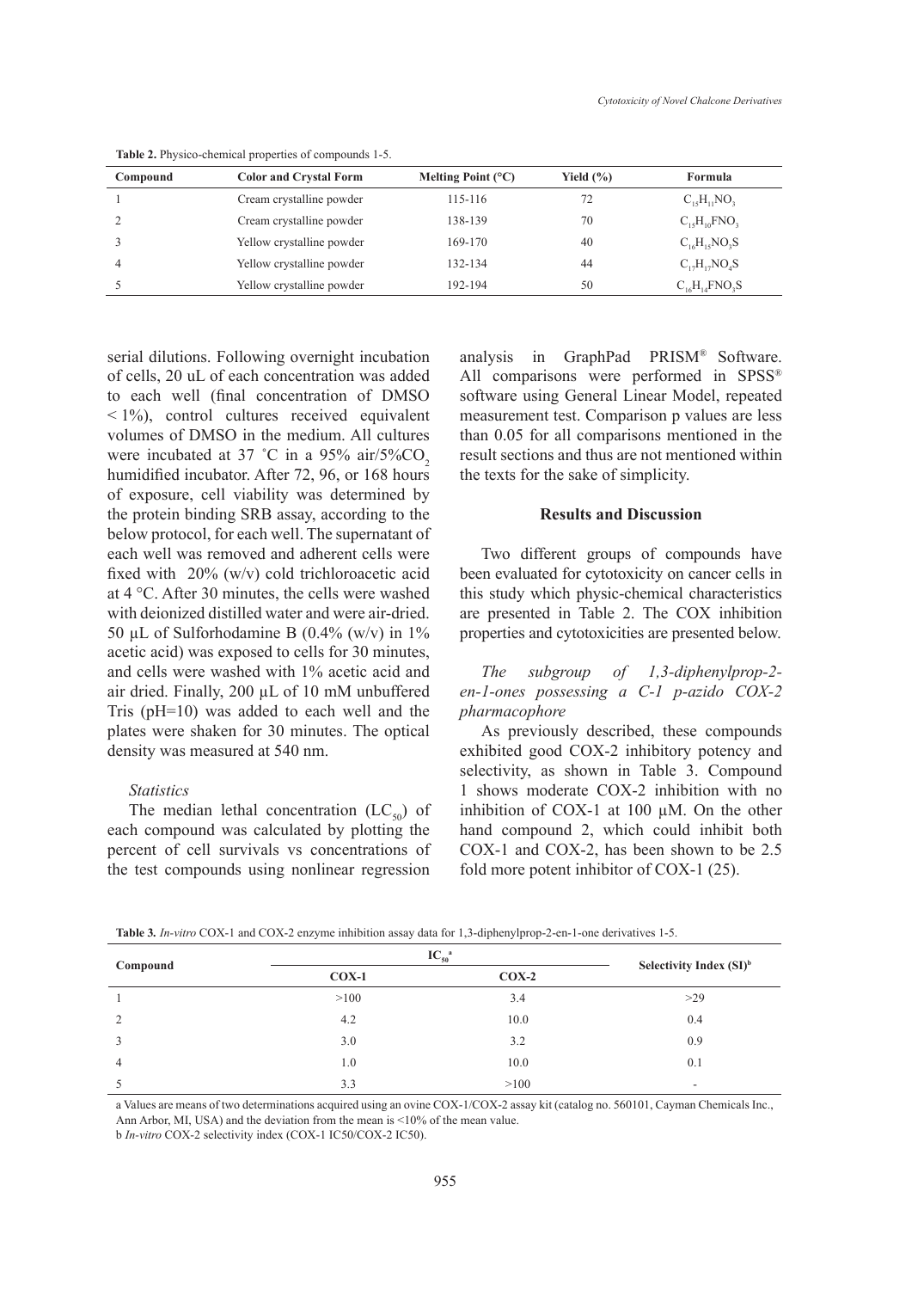

**Figure 1.** Comparing median lethal concentration (LC<sub>50</sub>) of compounds 1-5 and cisplatin on human lung A549, hepatic HepG2 and breast MCF-7 carcinoma cell lines, at 72, 96 and 168 hours. p-value < 0.05.

Various studied cell lines seem to reveal similar patterns of cytotoxicity for these two compounds. An exposure time-dependent decrease in cytotoxicity is obvious for lung A549, hepatic HepG2, and breast MCF-7 cells with the exception of unusual cytotoxic pattern of HepG2 exposed to compound 2. Generally, from the cytotoxicological point of view, lung A549 cells seem to be less sensitive to these

compounds, while breast MCF-7 cells seem to be the most sensitive cell line (Figure 1). This sensitivity is well noticeable especially at 96 hours of exposure to compounds 1 and 2 (Table 4), which are comparable to the well-known chemotherapeutic agent cisplatin that is widely applicable in many cancers (26). However, it is important to notice that no statistically significant difference is obvious between the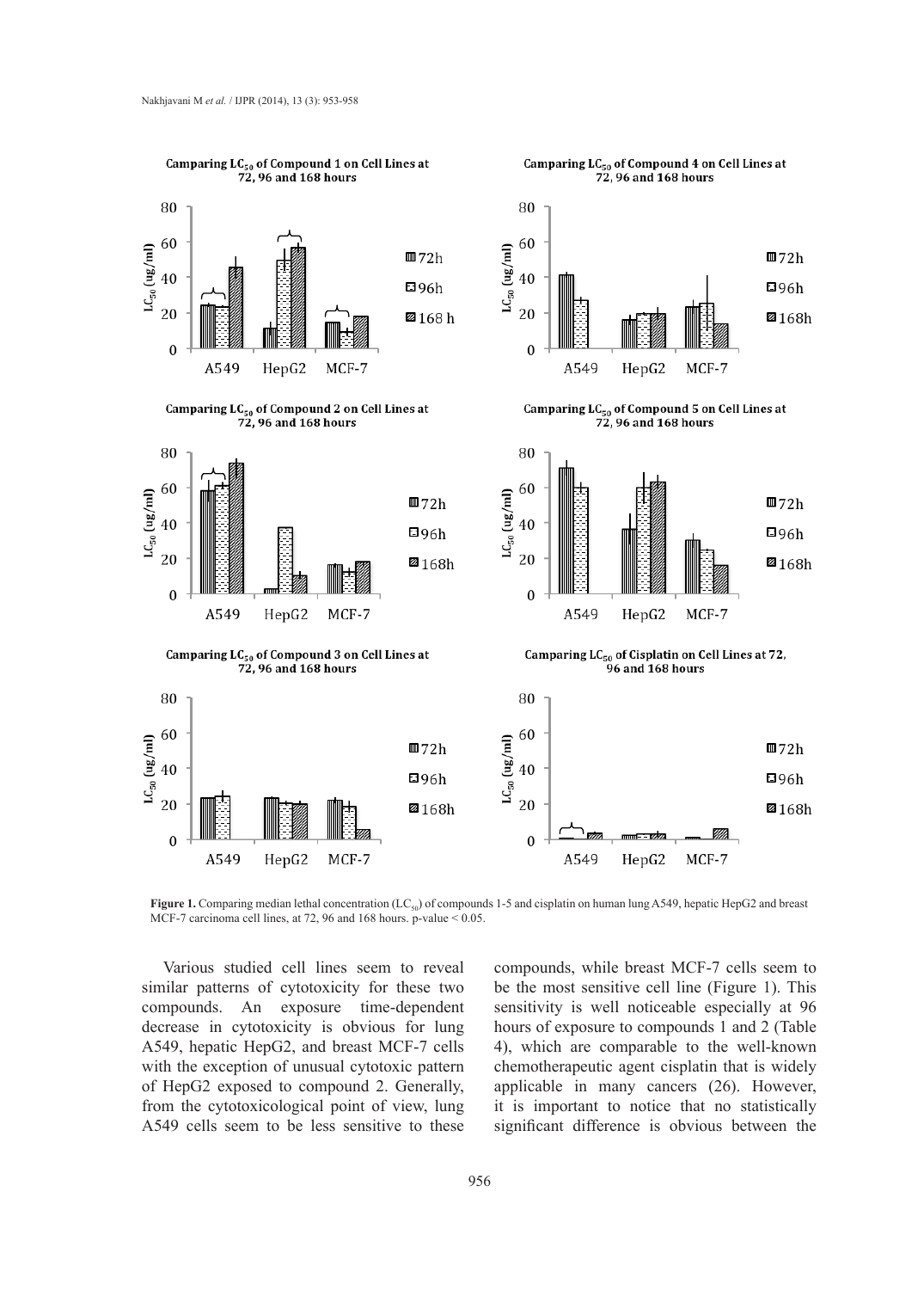| Cell line-     | A549 |                                                                                                                                        |        | HepG2 |      |                                 | $MCF-7$                                                                              |                 |                  |
|----------------|------|----------------------------------------------------------------------------------------------------------------------------------------|--------|-------|------|---------------------------------|--------------------------------------------------------------------------------------|-----------------|------------------|
|                | 72h  | 96 h                                                                                                                                   | 168h   | 72h   | 96 h | 168h                            | 72h                                                                                  | 96h             | 168h             |
| $\overline{1}$ |      | $24.31 \pm 1.30$ $23.42 \pm 0.64$ $45.5 \pm 6.17$                                                                                      |        |       |      |                                 | $11.19 \pm 4.07$ $49.7 \pm 6.42$ $56.52 \pm 2.86$ $14.56 \pm 0.69$ $9.482 \pm 2.48$  |                 | $17.92 \pm 0.19$ |
| 2              |      | $58.09 \pm 6.21$ $61.07 \pm 1.85$ $73.95 \pm 8.34$ $2.95 \pm 0.19$ $37.09 \pm 0.38$ $10.34 \pm 2.03$ $16.12 \pm 1.39$ $12.31 \pm 2.65$ |        |       |      |                                 |                                                                                      |                 | $18.14 \pm 2.55$ |
| 3              |      | $23.47 \pm 0.31$ $24.06 \pm 3.57$                                                                                                      | $ND^a$ |       |      |                                 | $23.43 \pm 0.61$ $20.55 \pm 1.26$ $20.21 \pm 1.42$ $22.12 \pm 1.59$ $18.4 \pm 3.30$  |                 | $5.60 \pm 1.29$  |
| $\overline{4}$ |      | $41.42 \pm 1.80$ $27.09 \pm 1.95$                                                                                                      | ND     |       |      |                                 | $15.85 \pm 2.84$ $19.63 \pm 0.80$ $19.73 \pm 0.81$ $23.30 \pm 3.97$ $25.52 \pm 15.9$ |                 | $13.73 \pm 3.73$ |
| .5             |      | $70.96 \pm 4.16$ $59.74 \pm 3.22$                                                                                                      | ND     |       |      |                                 | $36.61 \pm 8.53$ $59.75 \pm 8.96$ $62.96 \pm 6.85$ $30.19 \pm 4.14$ $21.14 \pm 3.07$ |                 | $15.98 \pm 4.03$ |
|                |      | Cisplatin $0.81 \pm 0.31$ $0.008 \pm 0.005$ $3.38 \pm 0.86$ $2.20 \pm 0.20$                                                            |        |       |      | $3.03 \pm 0.57$ $3.21 \pm 1.56$ | $0.96 \pm 0.27$                                                                      | $0.04 \pm 0.12$ | $6.14 \pm 0.04$  |

**Table 4.** Median lethal concentration (LC<sub>50</sub>) amounts  $\pm$  standard deviation (SD) of compounds 1-5 and cisplatin on A549, HepG2 and MCF-7 cell lines, at 72, 96 and 168 hours.

a: Not Determined.

cytotoxicity induced by compound 1 or 2, suggesting that COX selectivity might not be the dominant mechanism of cell death induced by these compounds.

# *3-2-The subgroup of 1,3-diphenylprop-2-en-1-enes possessing a C-1 p-MeSO2NH COX-2 pharmacophore*

In this group, compound 3 with an unsubstituted C-3 phenyl ring showed to have equipotent nonselective inhibition of COX-1 and COX-2, while substituting a *p*-OMe-phenyl resulted in a higher COX-2 inhibition (compound 4). On the other hand, C-3 *p*-fluoro substitution decreased the COX-2 inhibition and increased COX-1 inhibition as well as the total potency of compounds (especially in compound 5) (Table 3) (25).The general pattern of cytotoxicity of these compounds seems to be similar in most studied cases. Time does not seem to influence the cytotoxicity pattern of HepG2 in any cases, while an increase in cytotoxicity of long-term exposure is observable for A549 and MCF-7 (compounds 4 and 5) (Figure 1). In this group of compounds also, MCF-7 seems to be the most sensitive cell line. However, presenting compound 3 as the most cytotoxic agent claims again that selective COX-1 or COX-2 inhibition may not be considered as the main mechanism of cell death induced by these compounds.

# **Conclusion**

In conclusion, the subgroup of 1,3-diphenylprop-2-en-1-ones possessing a C-1 *p*-azido COX-2 pharmacophore showed higher cytotoxicity, although the understudied cells have later shown more acquired resistance to these compounds. On the other hand, although the subgroup with a  $C-1$   $p$ -MeSO<sub>2</sub>NH COX-2 pharmacophore is less cytotoxic, however, cells show less resistance to these compounds It is valuable to notice that all of these compounds share different amounts of COX-1 and COX-2 selectivity. Considering the diversity in COX-1 or COX-2 inhibition among these compounds in each group, and also revealing no correlation between COX inhibition selectivity and cell death, it seems that selective inhibition of each isoenzyme does not cause substantial effect on their toxicity potency. Despite COX-1 and/or COX-2 inhibition induced by these compounds, structure dependent cytotoxicity changes of these compounds, is independent to COX-1 and/or COX-2 inhibition. Therefore, further studies to investigate and determine the main mechanism(s) of cell death induced by these compounds and their related mechanims for each compound is valuable and encouraged.

#### **References**

- Shibata S. Anti*‐*Tumorigenic Chalcones*. Stem. Cells* (1) (1994) 12: 44-52.
- Szliszka E, Czuba ZP, Mazur B, Sedek L, Paradysz (2) A and Krol W. Chalcones Enhance Trail-Induced Apoptosis in Prostate Cancer Cells*. Int. J. Mol. Sci.* (2009) 11: 1-13.
- Deb Majumdar I, Devanabanda A, Fox B, Schwartzman (3) J, Cong H, Porco Jr JA and Weber HC. Synthetic cyclohexenyl chalcone natural products possess cytotoxic activities against prostate cancer cells and inhibit cysteine cathepsins *in-vitro. Biochem. Bioph. Res. Co*. (2011) 416: 397-402.
- (4) Pilatova M, Varinska L, Perjesi P, Sarissky M, Mirossay L, Solar P, Ostro A and Mojzis J. *In-vitro*